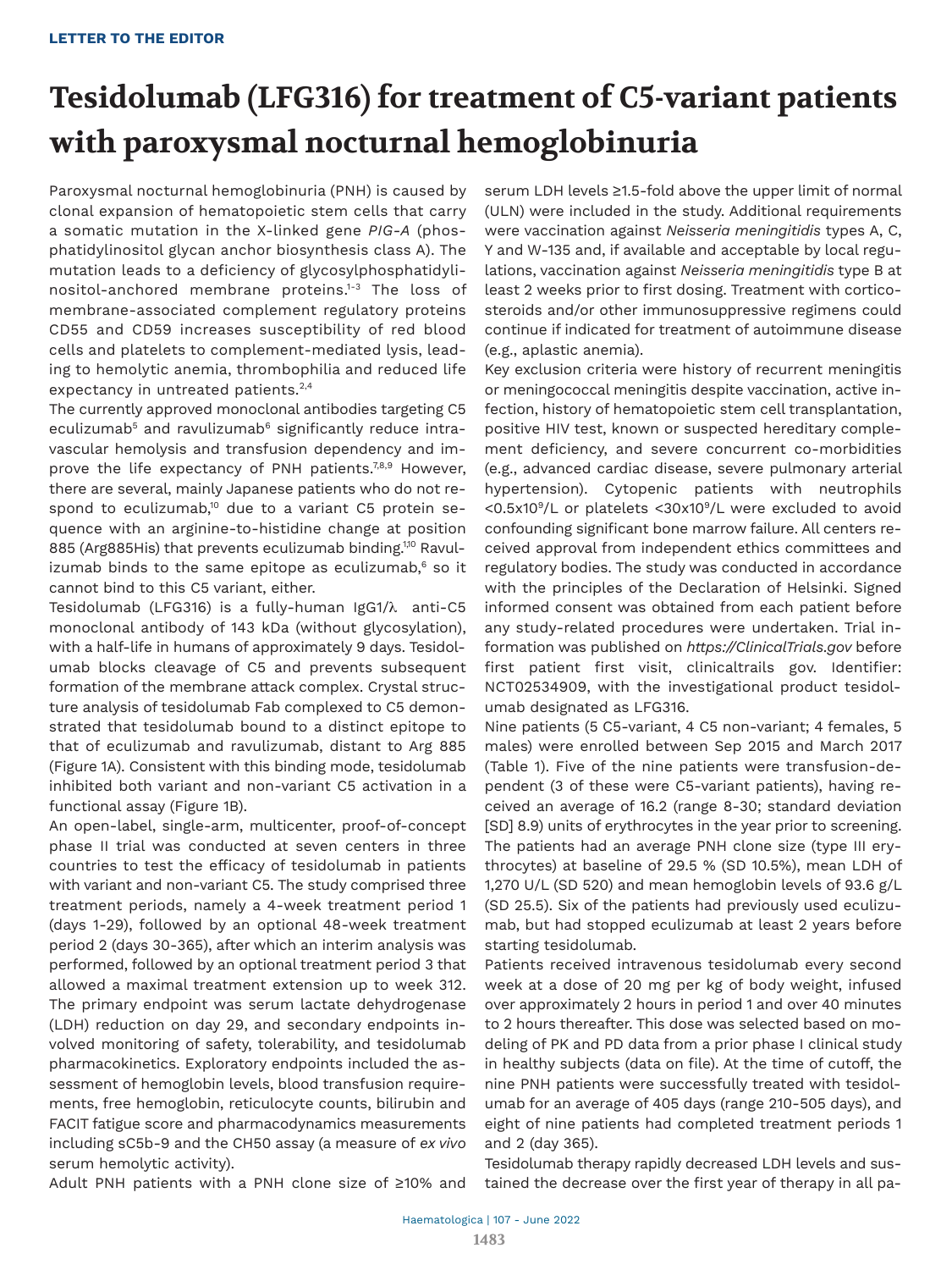## **LETTER TO THE EDITOR**

tients (Figure 2A). The mean relative LDH reduction from baseline was 79.2% (SD 8.9%) at week 4 (n=8) and 78.8% (SD 11.4%) at week 52 (n=8) (Figure 2B). LDH decline coincided with a meaningful decrease in transfusion requirement and increase in hemoglobin levels. Up until the cutoff, only three patients (one with variant C5) required red blood

cell transfusions after initiation of tesidolumab, with an average of 1.5 units/year each (Figure 2C). Concomitantly, mean hemoglobin levels increased from 93.6 g/L (SD 25.5) at baseline to 112.8 g/L (SD 24.7) at week 52, with two patients achieving hemoglobin levels of >120 g/L (Figure 2D). With the exception of reticulocytes, other markers of

| <b>Patient</b> | Age (years) | <b>Sex</b> | <b>Race</b> | <b>C5 status</b> | Weight<br>(kg) | <b>BMI</b><br>(kg/m <sup>2</sup> ) | <b>Units</b><br>transfused<br>in last year | <b>Lactate</b><br>dehydrogenase<br>(U/L) | <b>Hemoglobin</b><br>(g/L) |
|----------------|-------------|------------|-------------|------------------|----------------|------------------------------------|--------------------------------------------|------------------------------------------|----------------------------|
| $\overline{A}$ | 36          | Male       | Caucasian   | Non-variant      | 91.0           | 29.7                               | 11                                         | 2084                                     | 87.0                       |
| B              | 42          | Female     | Caucasian   | Non-variant      | 68.0           | 25.6                               | $\overline{0}$                             | 714                                      | 120.0                      |
| $\mathsf C$    | 45          | Male       | Asian       | Variant          | 75.8           | 24.8                               | 30                                         | 1690                                     | 145.0                      |
| D              | 66          | Female     | Asian       | Variant          | 46.8           | 22.3                               | 20                                         | 938                                      | 80.0                       |
| E              | 35          | Female     | Asian       | Variant          | 63.9           | 21.9                               | $\mathbf 0$                                | 887                                      | 87.0                       |
| F              | 27          | Female     | Asian       | Non-variant      | 56.5           | 21                                 | 8                                          | 1368                                     | 91.0                       |
| G              | 36          | Male       | Asian       | Variant          | 67.1           | 24.1                               | 12                                         | 1937                                     | 69.0                       |
| H              | 45          | Male       | Asian       | Variant          | 99.9           | 31.9                               | $\mathbf 0$                                | 776                                      | 63.0                       |
|                | 39          | Male       | Caucasian   | Non-variant      | 108.0          | 31.6                               | $\mathbf 0$                                | 1018                                     | 100.5                      |
| Mean           | 41.2        |            |             |                  | 75.2           | 25.9                               | 9                                          | 1268                                     | 93.6                       |

| <b>Adverse events</b>                                  | <b>Tesidolumab</b><br>20 mg/kg<br>$N=9$ nE, nS<br>(%) | <b>Preferred term</b>       | <b>Tesidolumab 20</b><br>mg/kg. N=9,<br>nS (%) | <b>Preferred term</b>                  | <b>Tesidolumab 20</b><br>mg/kg. N=9, nS (%) |
|--------------------------------------------------------|-------------------------------------------------------|-----------------------------|------------------------------------------------|----------------------------------------|---------------------------------------------|
| <b>Total AE</b>                                        | 73, 7 (77.8)                                          | Any AE                      | 7(77.8)                                        | Serious AE                             |                                             |
| AE of mild intensity                                   | 59, 7 (77.8)                                          | Headache<br>Nasopharyngitis | 4(44.4)<br>4(44.4)                             | Enterocolitis viral                    | 1(11.1)                                     |
| AE of moderate<br>intensity                            | 12, 6(66.7)                                           | <b>Nausea</b>               | 3(33.3)                                        | Infection                              | 1(11.1)                                     |
|                                                        |                                                       | Abdominal pain upper        | 2(22.2)                                        | Study drug-related AE                  |                                             |
| AE of severe intensity                                 | 2, 1(11.1)                                            | Back pain                   | 2(22.2)                                        | Headache                               | 3(33.3)                                     |
|                                                        |                                                       | <b>Blood creatine</b>       |                                                | Migraine                               | 2(22.2)                                     |
| Study drug-related AE                                  | 17, 4(44.4)                                           | phosphokinase<br>increased  | 2(22.2)                                        | Neutropenia                            | 2(22.2)                                     |
| Serious AE<br>2, 2(22.2)                               |                                                       | Cystitis                    | 2(22.2)                                        | Atrioventricular block<br>first degree | 1(11.1)                                     |
|                                                        | $\overline{0}$                                        | Migraine                    | 2(22.2)                                        |                                        |                                             |
| AE leading to<br>discontinuation of<br>study treatment |                                                       | Neutropenia<br>Oedema       | 2(22.2)<br>2(22.2)                             | Enterocolitis viral                    | 1(11.1)                                     |
|                                                        |                                                       |                             |                                                | Leukopenia                             | 1(11.1)                                     |
| Study drug-related AE<br>leading to study              | $\overline{0}$                                        |                             |                                                | Migraine with aura                     | 1(11.1)                                     |
| discontinuation                                        |                                                       |                             |                                                | <b>Nausea</b>                          | 1(11.1)                                     |
|                                                        |                                                       |                             |                                                | Sinus bradycardia                      | 1(11.1)                                     |

nE: number of events; nS: number of subjects; AE: adverse events; BMI: body mass index.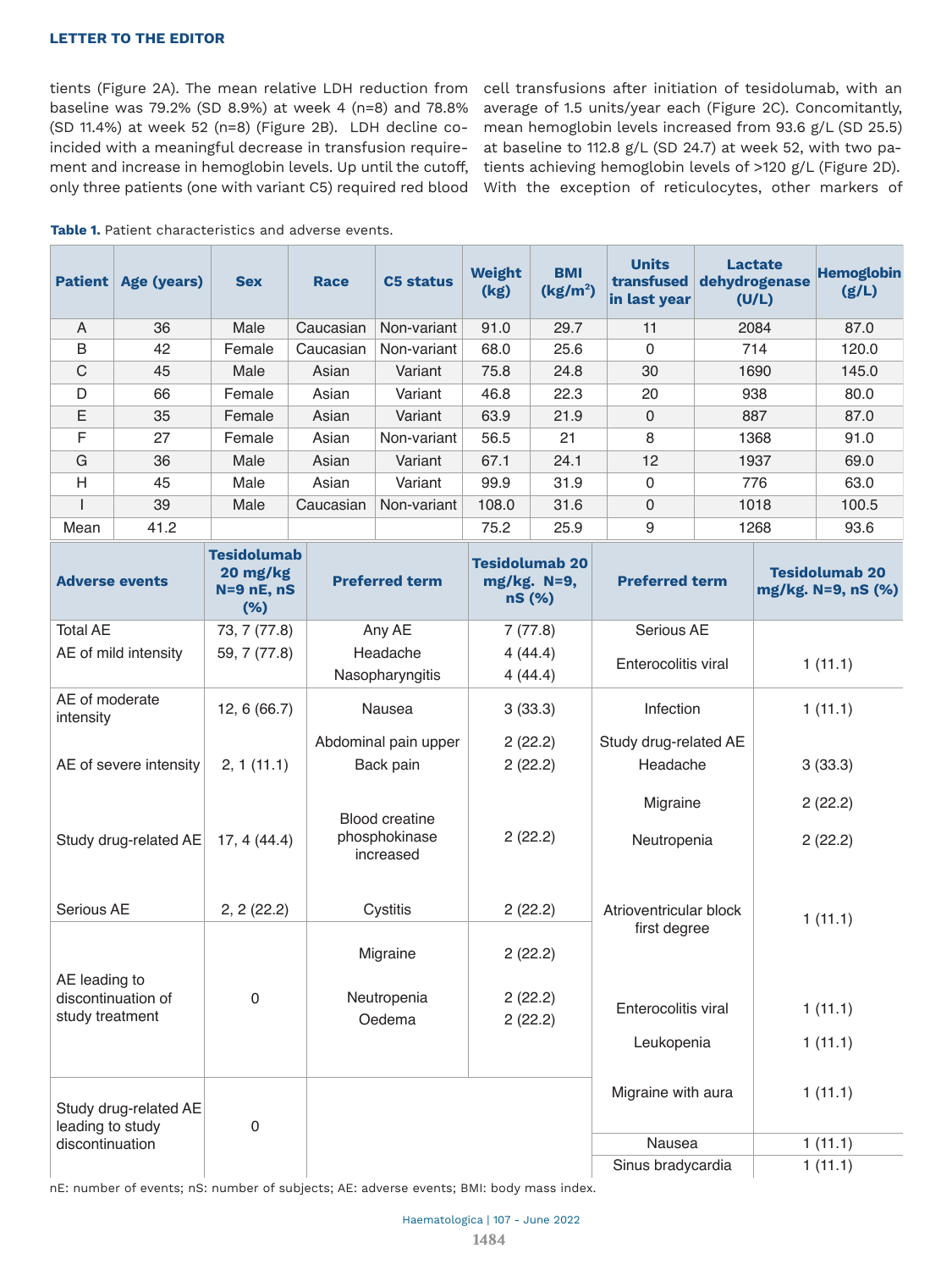

**Figure 1. Crystallographic structure of the complex between complement protein 5 (C5) and tesidolumab Fab and** *in vitro* **activity on non-variant C5 and variant C5.** (A) Human C5 (CompTech) was mixed with a 2.5-fold molar excess of tesidolumab Fab. The complex was purified by size exclusion chromatography and crystallized by vapor diffusion. Crystals diffracting to 3.5Å resolution were grown at 292 K from 0.07 M sodium acetate pH 4.6, 5.6% polyethylene glycol 4,000, 30% glycerol. A full diffraction data set was measured at the Swiss Light Source (Villigen), with a Pilatus pixel detector. The crystals were in space group P43 with one C5 complex per asymmetric unit. The structure was determined by molecular replacement, using a published C5 structure (PDB entry 3CU7) and a high-resolution structure of the tesidolumab Fab determined in house, and refined using standard crystallographic methods. Highlighted to the right is the variant location. (B) Inhibition of non-variant C5 (solid curves) and variant C5 (hatched curves) by tesidolumab (blue) or eculizumab (red). Tesidolumab blocks both C5 types, whereas variant C5 is resistant to eculizumab. The alternative pathway Wieslab Assay (EuroDiagnostica, Malmö, Sweden) was performed according to the manufacturer's instructions using human C5-depleted serum (CompTech, Tyler, TX) spiked with 7 µg/mL nonvariant or variant C5 (CompTech, Tyler, TX, or Novartis in-house production). Tesidolumab or eculizumab were tested at concentrations ranging from 0.02-15 µg/mL. Percent complement activity was calculated using the formula: (sample – negative control)/(positive control – negative control) x100.

hemolysis showed similar improvements (data not shown). Free hemoglobin, which averaged 411 mg/L (SD 224 mg/L) at baseline (upper limit of detection was 450 mg/L), was reduced to 153 mg/L (SD 66 mg/L). Total bilirubin decreased from 19.4  $\mu$ mol/L (SD 10.1  $\mu$ mol/L) at baseline to 16.4  $\mu$ mol/L (SD 9.1 mmol/L) at week 52. Type III erythrocytes increased from 29.5% (SD 10.5%) at baseline to 42.5% (SD 18.5%) at the end of year 1. Reticulocytes were at 129x10<sup>9</sup>/L (SD 71x10<sup>9</sup>/L) at baseline and remained elevated during tesidolumab therapy (139x10<sup>9</sup>/L [SD 71x10<sup>9</sup>/L] at week 52).

Trough concentrations of tesidolumab increased slightly over time from 134  $\mu$ g/mL (SD 31  $\mu$ g/mL) after the first dose to 184  $\mu$ g/mL (SD 32  $\mu$ g/mL) at week 4 and 264  $\mu$ g/mL ( $\pm$  72 µg/mL) at week 52 (Figure 2E). Tesidolumab efficiently suppressed terminal complement activity. Soluble C5b-9 was reduced from 138 ng/mL at baseline (SD 62 ng/mL) to 40 ng/mL (SD 17 ng/mL) at 4 weeks and 64 ng/mL ± 9 ng/mL after 1 year of therapy (*data not shown*). *Ex vivo* CH50 assays showed a reduction of complement activity from 115  $\mu$ g eq/mL (SD 35  $\mu$ g eq/mL) at baseline to 1  $\mu$ g eq/mL (SD 1  $\mu$ g eq/mL) at week 4 and stabilized at about 2  $\mu$ g eq/mL (range 1-3 mg eq/mL) at week 52 (*data not shown*).

(QoL) in all patients, as measured by the Functional Assessment of Chronic Illness Therapy (FACIT) fatigue score,<sup>11</sup> the mean of which increased from 38.6 (SD 10.0) at baseline to 44.0 (SD 9.1) at week 4 and to 46.9 (SD 6.5) at week 52 (Figure 2F).

Adverse events are presented in Table 1. Overall, tesidolumab was well tolerated. Seven of nine patients reported adverse events, the majority of which were mild. Two serious adverse events were reported, one acute infection of moderate severity on day 41 deemed unrelated to the study drug, the other a viral enterocolitis classified as severe and suspected to be related to the study drug. Both individuals responded well to therapy and findings resolved without complications. The most frequent study drug-related adverse events (preferred terms) were headache (n=3), migraine (n=2), and neutropenia (n=2). No thromboembolic events were observed throughout the study (*data not shown*), and D-dimer levels were reduced from 0.37 FEU/L (SD 0.29 FEU/L) at baseline to 0.20 FEU/L (SD 0.05 FEU/L) at week 52. In addition, tesidolumab had no apparent effect on platelet counts and renal function (eGFR) was stable in all patients.

Importantly, tesidolumab treatment improved quality of life In summary, tesidolumab had a favorable safety profile and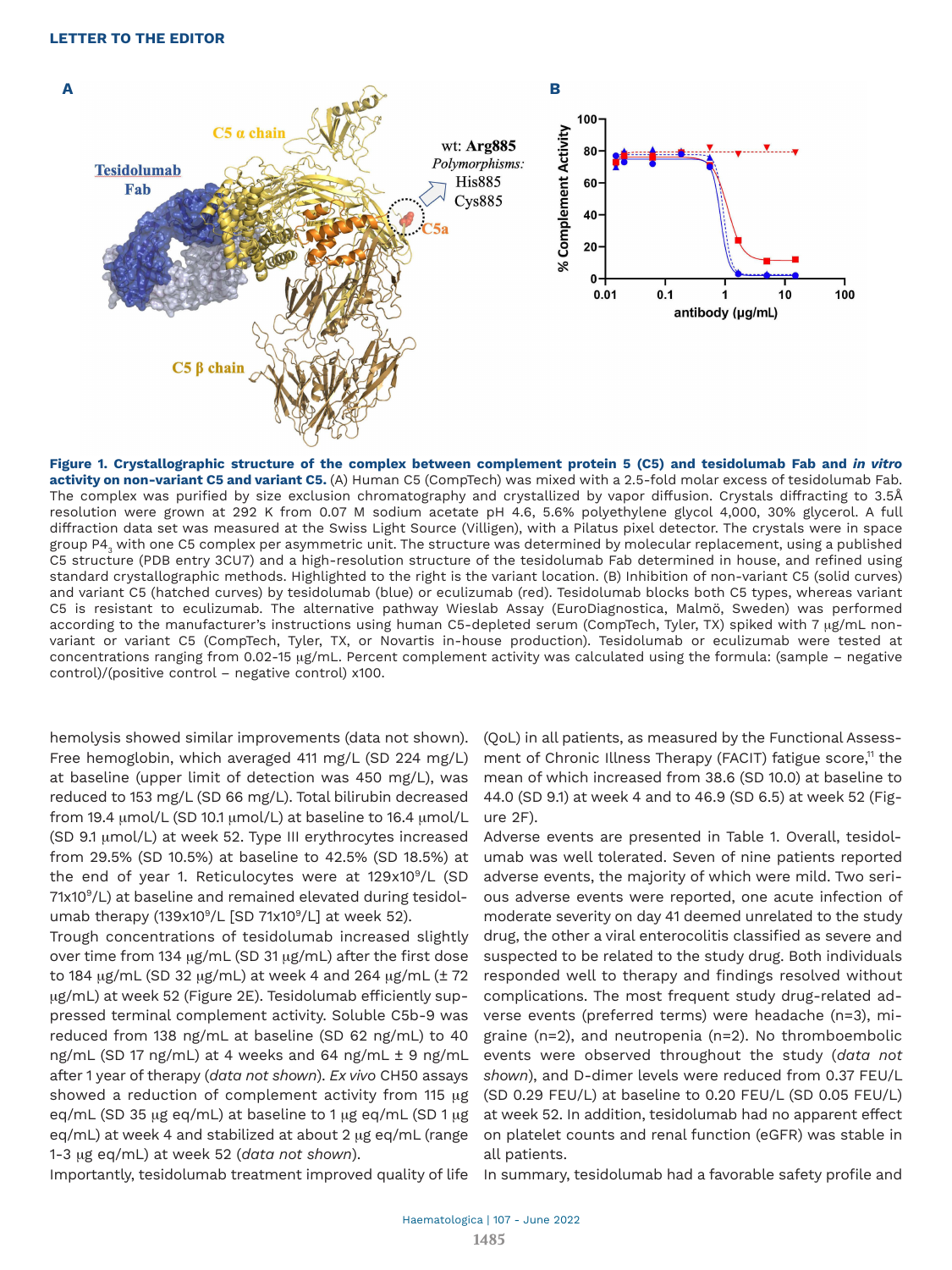

C5 status: www.mon-variant

**Figure 2. Key clinical endpoints.** (A) Tesidolumab treatment reduced LDH in all patients. The spike in lactate dehydrogenase(LDH) after week 30 in subject F coincided with an episode of viral enterocolitis (reported as serious adverse event [SAE]) causing a 1 week delay of tesidolumab infusion. (B) Tesidolumab treatment reduced LDH levels by an average of about 75% compared to baseline. (C) Tesidolumab treatment reduced erythrocyte transfusion need compared to the year before therapy. Blood transfusions (units) were counted starting 12 months prior to the screening visit until the cutoff date and calculated as annual rate (units/year) before ( $\blacksquare$ ) and after ( $\blacksquare$ ) the start of tesidolumab treatment. Two patients given transfusions after the first dose of tesidolumab received erythrocyte units 1-2 months after initiation of therapy. The third individual was transfused 7 months after start of therapy. No further blood transfusions were given. (D) Tesidolumab treatment increased hemoglobin levels in both C5-variant and non-variant PNH patients, but only 2 patients reached hemoglobin levels observed for healthy individuals (>120 g/L). (E) Tesidolumab concentration in blood. Shown are peak and pre-dose levels for the first three treatments, followed by pre-dose levels only until the end of the study, Functional Assessment of Chronic Illness Therapy (FACIT) score (F) improved during the course of the study. LLOQ: lower level of quantification; ULN: upper limit of normal; LLN: lower limit of normal.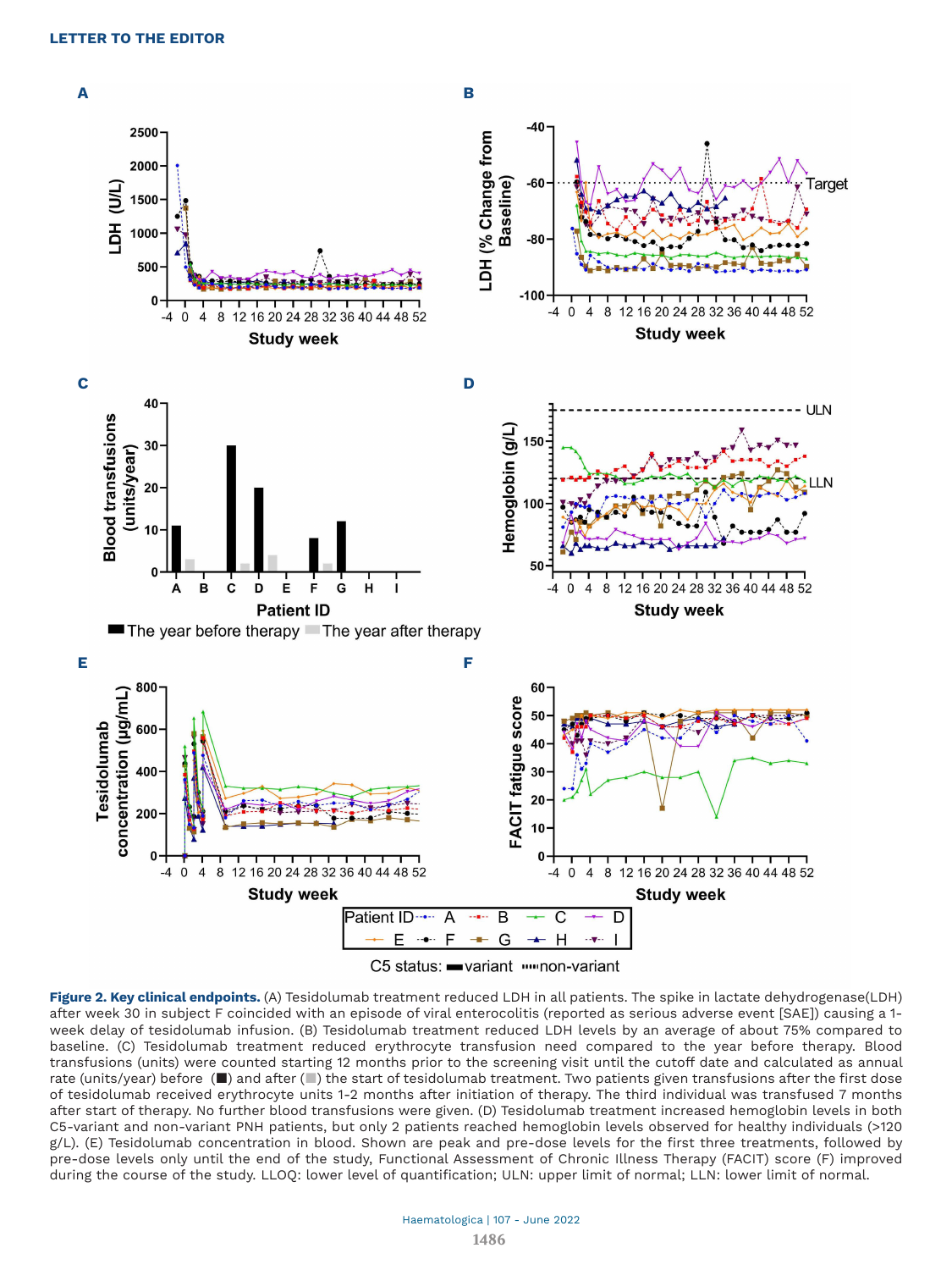### **LETTER TO THE EDITOR**

was efficacious for PNH patients with either variant or nonvariant C5. Significant decreases of transfusion dependency and reductions of LDH concentrations to near normal levels were observed in all patients. As observed for eculizumab,12,13 there was evidence of residual extravascular hemolysis. Reticulocyte counts and bilirubin levels remained elevated throughout treatment. Further, a proportion of type III red blood cells were coated with C3 fragments suggesting residual proximal complement pathway activation. These cells are expected to be susceptible to extravascular hemolysis as demonstrated by the lack of hemoglobin normalization in patients undergoing anti-C5 therapy. Thus, additional therapy may be necessary to achieve an optimal response in these patients.

## **Authors**

Jun-ichi Nishimura,1\* Kiyoshi Ando,<sup>2\*</sup> Masayoshi Masuko,<sup>3</sup> Hideyoshi Noji,<sup>4</sup> Yoshikazu Ito,<sup>5</sup> Jiri Mayer,<sup>6</sup> Laimonas Griskevicius,<sup>7</sup> Christoph Bucher,<sup>8</sup> Florian Müllershausen,<sup>8</sup> Peter Gergely,<sup>8</sup> Izabela Rozenberg,<sup>8</sup> Anna Schubart, $^8$  Raghav Chawla, $^8$  Jean-Michel Rondeau, $^8$  Michael Roguska,<sup>8</sup> Igor Splawski,<sup>8</sup> Mark T. Keating,<sup>8</sup> Leslie Johnson,<sup>8</sup> Rambabu Danekula,<sup>8</sup> Morten Bagger,<sup>8</sup> Yoko Watanabe,<sup>8</sup> Börje Haraldsson<sup>8</sup> and Yuzuru Kanakura<sup>1,9</sup>

1 Department of Hematology and Oncology, Osaka University Graduate School of Medicine, Suita, Japan; <sup>2</sup>Department of Hematology and Oncology, Tokai University, Isehara, Japan

3 Department of Hematology, Endocrinology and Metabolism, Niigata University Medical and Dental Hospital, Niigata, Japan; <sup>4</sup>Department of Cardiology and Hematology, Fukushima Medical University, Fukushima, Japan; <sup>5</sup>Department of Hematology, Tokyo Medical University, Shinjuku-ku, Tokyo, Japan; <sup>6</sup>Department of Internal Medicine, Hematology and Oncology, Masaryk University Hospital and Faculty of Medicine, Brno, Czech Republic; <sup>7</sup>Hematology, Oncology and Transfusion Medicine Center, Vilnius University Hospital Santaros Klinikos and Institute of Clinical Medicine, Vilnius University, Vilnius, Lithuania; <sup>8</sup>Novartis Institutes for BioMedical Research, Basel, Switzerland, Cambridge, USA, and Novartis Pharma KK, Toranomon Minato-ku, Tokyo, Japan and <sup>9</sup>Sumitomo Hospital, Osaka, Japan

*\*JN and YA contributed equally as co-first authors.*

#### Correspondence:

Jun-ichi Nishimura - junnishi@bldon.med.osaka-u.ac.jp https://doi.org/10.3324/haematol.2020.265868 Received: August 6, 2020. Accepted: March 1, 2022. Prepublished: March 10, 2021.

#### **Disclosures**

The following authors were employees at Novartis at the time of the study: CB, FM, PG, IR, AS, JMR, MR, IS, MTK, LJ, MB, YW, RD, RC and BH. Novartis has produced tesidolumab for commercial purposes for patients with complement-driven disorders. The academic authors have the following to disclose: YK received research funding by Novartis, Chugai and Alexion, is a member of advisory committees for Chugai and Alexion, speaker bureau for Alexion and consults for Chugai. JN received research funding from Novartis, Chugai and Alexion, is a member of advisory committees for Alexion and Chugai, speaker bureau for Alexion. YI is on the speaker bureau for Alexion Pharma LLC, Jansen Pharmaceutical KK and Eisai KK. LG receieved research funding by Novartis. MM, JM, HN and KA have non conflicts of interest to disclose. Novartis is committed to sharing with qualified external researchers, access to patient-level data, and supporting the clinical documents from eligible studies. These requests are reviewed and approved by an independent review panel on the basis of scientific merit. All data provided are anonymized to respect the privacy of patients who have participated in the trial in line with applicable laws and regulations. The availability of this trial data is according to the criteria and process described on www.clinicalstudydatarequest.com.

#### **Contributions**

YK and JN co-designed the study together with Novartis and were co-authors of all aspects of this paper; KA, MM, HN, YI, JM and LG were principal investigators that closely monitored their patients; IS, MR and MTK initiated the identification of tesidolumab, and progressed its development through engineering, characterization, selection, and preclinical toxicology studies; MR conceived the idea of testing tesidolumab in the C5-variant PNH patients; LJ was responsible for the generation of variant C5 reagents and in vitro analytical data comparing tesidolumab and eculizumab on variant C5; BH, CB, FM and PG co-designed the study and BH and RC were the global Novartis Medical Leads of the study; YW was the Novartis Medical Lead in Japan; IR was the Novartis Clinical Trial Lead. MB designed and analyzed the pharmacokinetic parts of the study; AS was the Novartis Research Lead for tesidolumab; JMR did the crystallographic analysis of tesidolumab; RD was the statistical expert of the study; AS, MR, RC, BH and IS wrote the manuscript and all authors reviewed it and contributed to its finalization.

#### **Funding**

This study was sponsored by Novartis Institute of Biomedical Research.

#### **Data-sharing statement**

Novartis is committed to sharing with qualified external researchers, access to patient-level data and supporting clinical documents from eligible studies. These requests are reviewed and approved by an independent review panel on the basis of scientific merit. All data provided are anonymized to respect the privacy of patients who have participated in the trial in line with applicable laws and regulations. The availability of this trial data is according to the criteria and process described on www.clinicalstudydatarequest.com.